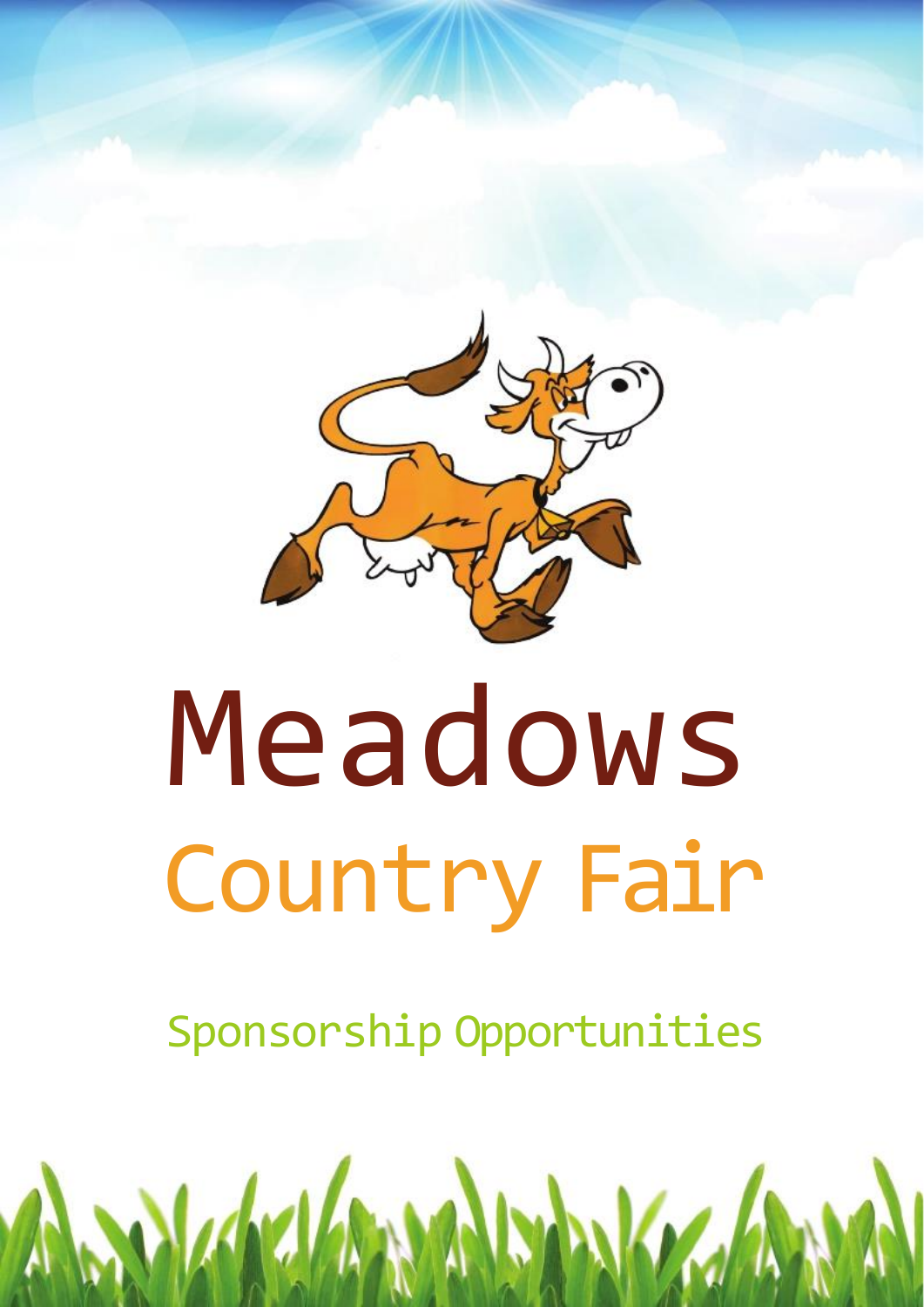# **PLATINUM \$6500 Cash Sponsorship**

## **Naming Rights**

Naming Rights of the Meadows Country Fair. Ie "Your Business Name"Meadows Country Fair 2022 or 2022 Meadows Country Fair proud sponsored by ……….

## **Pre Event**

## **Business Logo on Meadows Country Fair Stationery**

Your logo will be placed on all letterheads as well as any other stationery MCF prints in 2022

#### **Electronic and Print Media Exposure**

Your logo will be placed in all of the information pads sent to all the stakeholders, stall holders, entertainers etc as part of the branding for the event

## **At Event**

#### **Free 12x6m site on the day in a prime position**

You can have a free site up to the size of 12x6m to display goods/ run activities in prime space near the Main Arena

#### **Signage displayed in main arena**

This is the prime entertainment area, where the crowds gather to take part in games/ activities/ entertainment- Uddertug

## **Signage displayed at entrance**

There are 2 entrances- your signagewill get prime position in both.If you have anyother materials/ cars/ trailers etc you can have prime position at the main entrances

\*Negotiationwill be made if your organisation already has a suitable sign for this position

#### **Permanent sign on footy oval**

There is a 12mm x.600mm signage permanent sign on footy oval, MCF committee can arrange, at the sponsors expense, for the skin for the duration of the sponsorship year.

\*Need to supply high res graphics

## **Signage displayed in field day+ main oval**

Unlimited signage can be displayed around the event grounds

\*Need to be supplied by your organisation

#### **Opportunity to have walk around promotions at the event**

You can hand out information/merchandise or survey the growd

## **Promotion of business over PA**

You can supply a short script advertising your business that will be announced various times throughout the day

## **Event Staff and Volunteers**

Event Staff and volunteer can wear a hat or apparel with your logo \*Need to be supplied by your organisation

## **Staff member participate in Celebrity Udder Tug**

You can nominate a staff member from your organisation to take part in the celebrity Udder Tug, held on the day.

## **Staff member participate in presents the Charity Cheque**

You can nominate a staff member from your organisation to present the 2022 Charity with the donation, held at approx 3:30pm on the day **Complimentary admission tickets to the Fair- x20**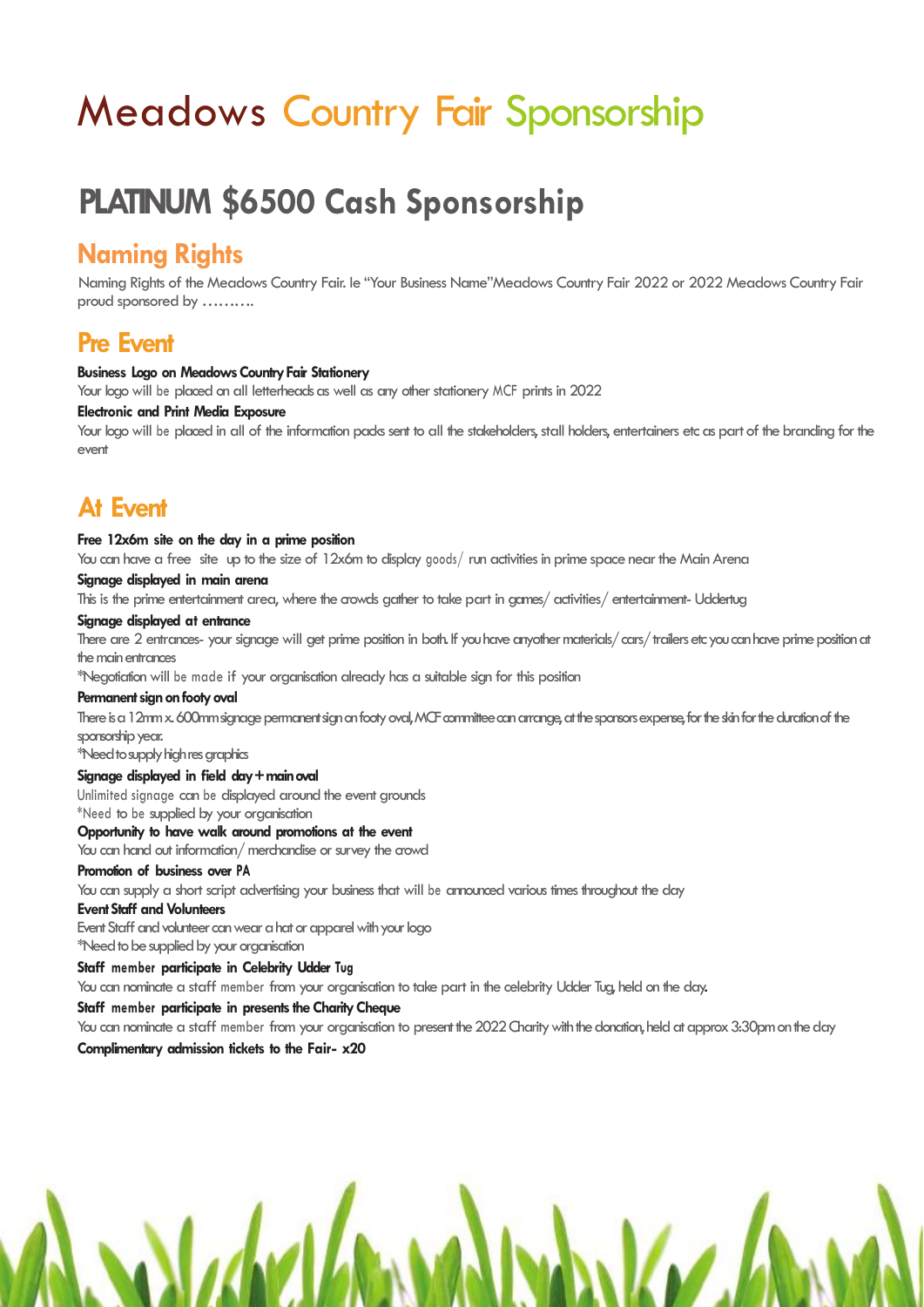# **PLATINUM \$6500** continued

## **Media Exposure**

#### **Business promoted in Radio advertisement**

MCF has a radio advertisement campaign and your company will be mentioned in this advert. Specifications will be negotiated. **Recognition in media release sent to third party media outlets**

A media release will be written with your business induded- this will then be given to local newspapers and magazines (such as The Weekender, The Courier, The Advertiser, The Southern Argus, Adelaide Hills Magazine, The Times etc.)

## **Recognition in print press/ electronic media advertising**

## **Advertisement on our Facebook Page**

A written advert- induding pictures can be promoted on our Facebook page for 4 months leading up to the 2022 event And for a period of time until the next years Fair begins its planning commences in April 2023

## **Business Plugged on all our social media with links to your website**

Your business will be linked to Facebook and our website, you will need to provide your businesses link to either your Facebook, twitter or website or all of the above

## **Promotional Material**

#### **Program**

A large advert can be displayed in the Meadows Country Fair Program that is available for free at the entry gate

\* Advert will need to be provided in JPEG format, horizontal preferable

A large logo of your business will appear on the front page of the program

## **Business Logo on event flyers and posters**

A large logo of your business will be placed in prominent place on all flyers and posters

#### **Promotional Prizes**

Promotional prizes will be given out for kids games and activities, these prizes will continually be announced when presented \* Will need to be supplied by your organisation

## **Promotional material in Daisy Trail show bag by negotiation**

Your business can provide 250 items of merchandise to be induded in the daisy trail bags. Daisy trail bags are a yellow brick road' for the fair which has set stalls that are included in the route. If your business doesn't have a stall you can provide the merchandise that will still be induded in the bags.

## **Business name of Uddertug cows saddle blanket**

These blankets are used on the Uddertug cows during the famous 'Udder Tug' competition \*Supplied by MCF committee

## **Website**

## **Business advert listed on the Meadows Country Fair website**

A large sized advert will be placed on the sponsors page

\* Advert will need to be provided in JPEG format

## **Business logo that links to your website- Front Page**

Your logo on the MCF website will be linked to your webpage

## **Association with a particular aspect of the fair, if requested**

Your business name will be promoted in the program with a particular

part of the Fair you choose on the webpage in that particular program

## **Business Listed on Website**

Your business will be listed on the MCF website

## **Community Recognition**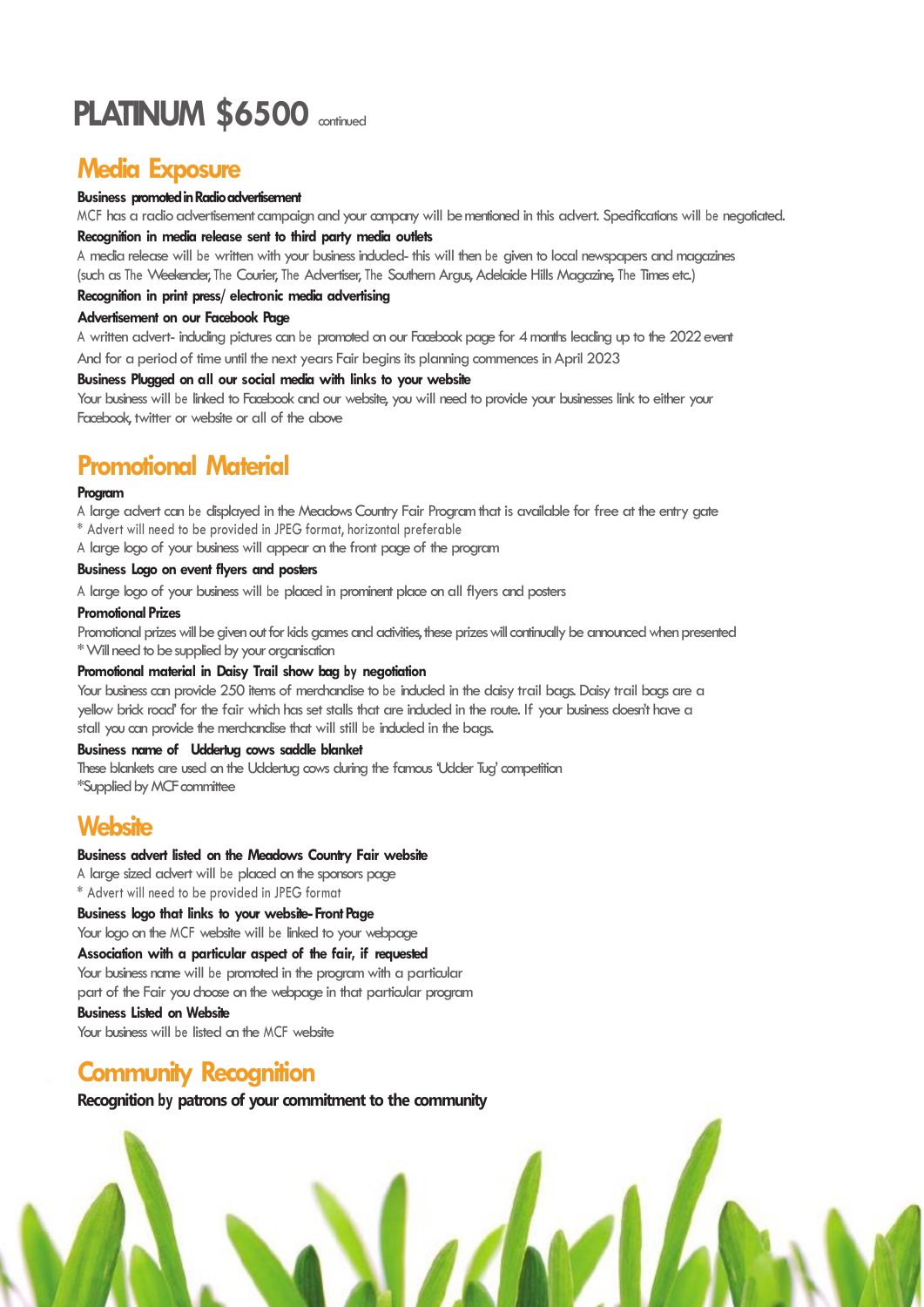# **GOLD \$4000 Cash Sponsorship**

## **Pre Event**

## **Business Logo on MCF Stationery**

Your logo will be placed on all letterheads (footer) as well as any other stationery MCF prints in 2022

## **Electronic and Print Media Exposure**

Your logo will be placed in all of the information packs sent to all the stakeholders, stall holders, entertainers etc.

## **At Event**

## **Free 6x6 m site on the day**

You can have a 6x6m site on the day to display goods/ run activities in a space on the Main Oval, unless otherwise negotiated

## **Signage displayed in main arena**

This is the prime entertainment area, where the crowds gather to take part in games/ activities/ entertainment- uddertug \*Negotiation will be made if your organisation already has a suitable sign for this position

## **Signage displayed at entrance**

There are 2 entrances- your signage can be displayed at both. \*Negotiation will be made if your organisation already has a suitable sign for this position (Size restrictions apply)

#### **Signage displayed around main oval**

Up to 6 signs can be displayed around the main oval \*Need to be supplied by your organisation

#### **Signage displayed on field day oval**

Up to 4 signs can be displayed at the field day these \*Need to be supplied by your organisation

#### **Promotion of business over PA**

You can supply a short script advertising your business that will be announced various times throughout the day

## **Promotional Prizes**

Promotional prizes will be given out for kids games and activities, these prizes will continually be announced when presented \* Will need to be supplied by your organisation

#### **Staff member participate in Celebrity Udder Tug**

You can nominate a staff member from your organisation to take part in the celebrity Udder Tug, held on the day.

## **Association with a particular aspect of the fair if requested**

Your businesses can take naming rights to a certain part of the fair Such as: Field Day, Main Arena, Farmers Alley, Daisy Trail (negotiated)

**Complimentary admission tickets to the Fair- x12**

## **Media Exposure**

#### **Recognition in media release sent to third party media outlets**

A media release will be written with your business included- this will then be given to local newspapers and magazines (such as TheWeekender, The Courier, The Advertiser, The Southern Argus, Adelaide Hills Magazine, The Times etc.)

## **Recognition in print press/ electronic media advertising**

#### **Advertisement on our Facebook Page**

A written advert- including pictures can be promoted on our Facebook page

## **Business Plugged on all our social media with links to your website**

Your business will be linked to Facebook, and our website, you will need to provide your businesses link to either your Facebook, twitter or website or all of the above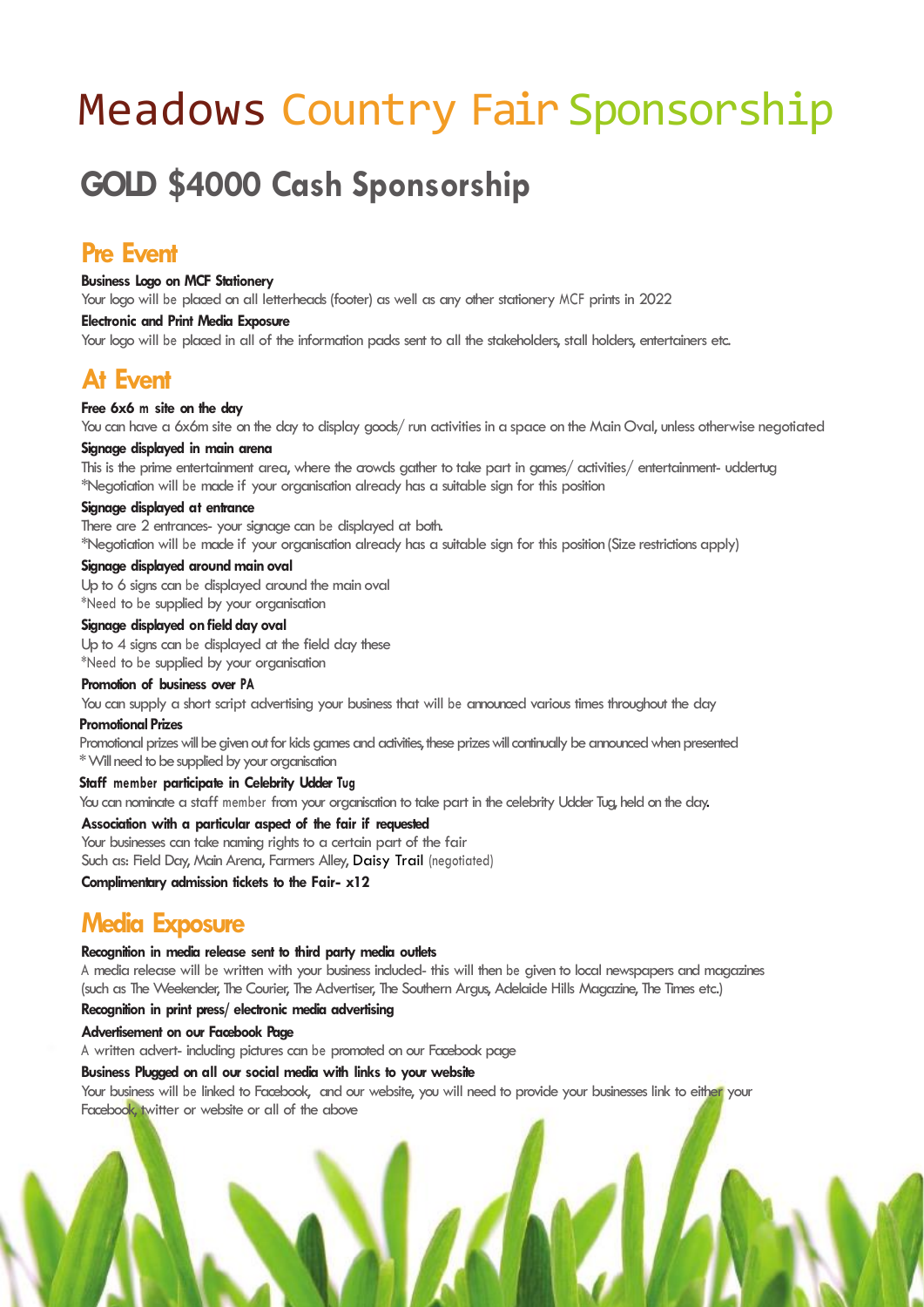# **GOLD \$4000** continued

## **Promotional Material**

## **Program**

A medium advert can be displayed in the Meadows Country Fair Program that is available for free at the entry gate \* Advert will need to be provided in JPEG format, horizontal preferable

A Medium logo of your business will appear on the front page of the program

## **Business Logo on event flyers and posters**

A Mediumlogo of your business will be placed in prominent place on all flyers and posters

## **Promotional material in Daisy Trail show bag by negotiation**

Your business can provide 250 items of merchandise to be induded in the daisy trail bags. Daisy trail bags are a yellow brick road' for the fair which has set stalls that are included in the route. If your business doesn't have a stall you can provide the merchandise that will still be included in the bags.

## **Business name on the Uddertug cows saddle blanket**

These blankets are used on the uddertug cows during the famous 'Udder Tug' competition

## **Website**

## **Business advert listed on the Meadows Country Fair website**

A medium sized advert will be placed on the sponsors page \* Advert will need to be provided in JPEG format, horizontal preferable

## **Business logo that links to your website- Front Page**

Your logo on the MCF website will be linked to your webpage

## **Association with a particular aspect of the fair, if requested**

Your business name will be promoted in the program with a particular part of the Fair you choose on the webpage in that particular program

## **Business Listed on Website**

Your business will be listed on the MCF website

## **Community Recognition**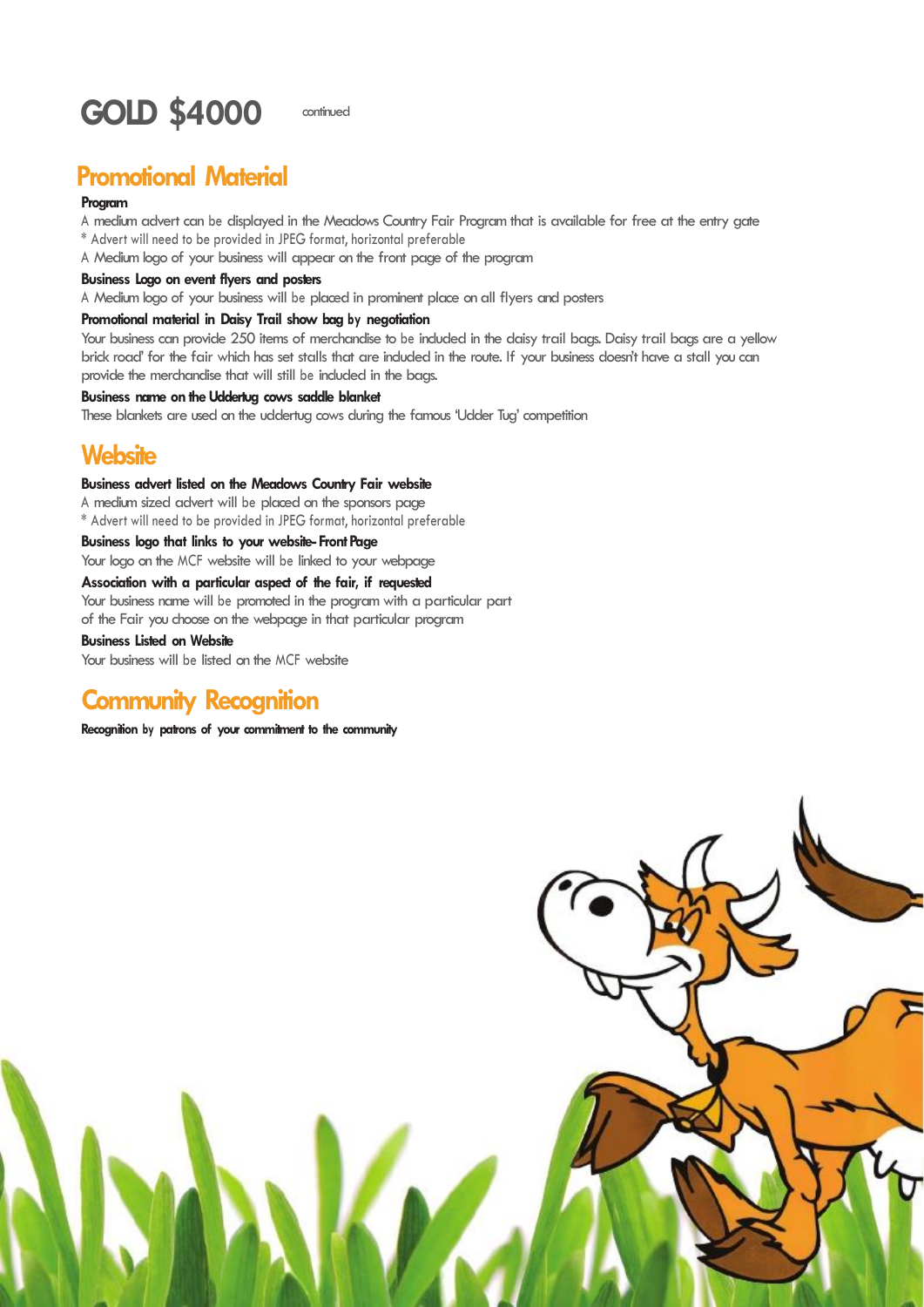# **SILVER \$2,500 Cash Sponsorship**

## **Pre Event**

## **Electronic and Print Media Exposure**

Your logo will be placed in all of the information packs sent to all the stakeholders, stall holders, entertainers etc.

## **At Event**

## **Free 6x3 m site on the day**

You can have a 6x3m site on the day to display goods/ run activities on Main Oval

## **Signage displayed in main arena**

This is the prime entertainment area, where the crowds gather to take part in games/ activities/ entertainment- uddertug \*Negotiation will be made if your organisation already has a suitable sign for this position- you need to supply signage

## **Signage displayed in Field Day**

Up to 5 signs can be displayed at the field day these \*Need to be supplied by your organisation

#### **Promotion of business over PA**

You can supply a short script advertising your business that will be announced various times throughout the day

#### **Association with a particular aspect of the fair if requested**

Your businesses can take naming rights to a certain part of the fair Such as: Field Day, Main Arena, Farmers Alley, Udder Tug or Meadows Country Fair can be negotiated

**Complimentary admission tickets to the Fair- x8**

## **Media Exposure**

## **Recognition in print press/ electronic media advertising**

#### **Advertisement on our Facebook Page**

A written advert- including pictures can be promoted on our Facebook page

\* Advert will need to be provided in JPEG format, horizontal preferable

## **Business Plugged on all our social media with links to your website**

Your business will be linked to Facebook, and our website, you will need to provide your businesses link to either your Facebook, twitter or website or all of the above

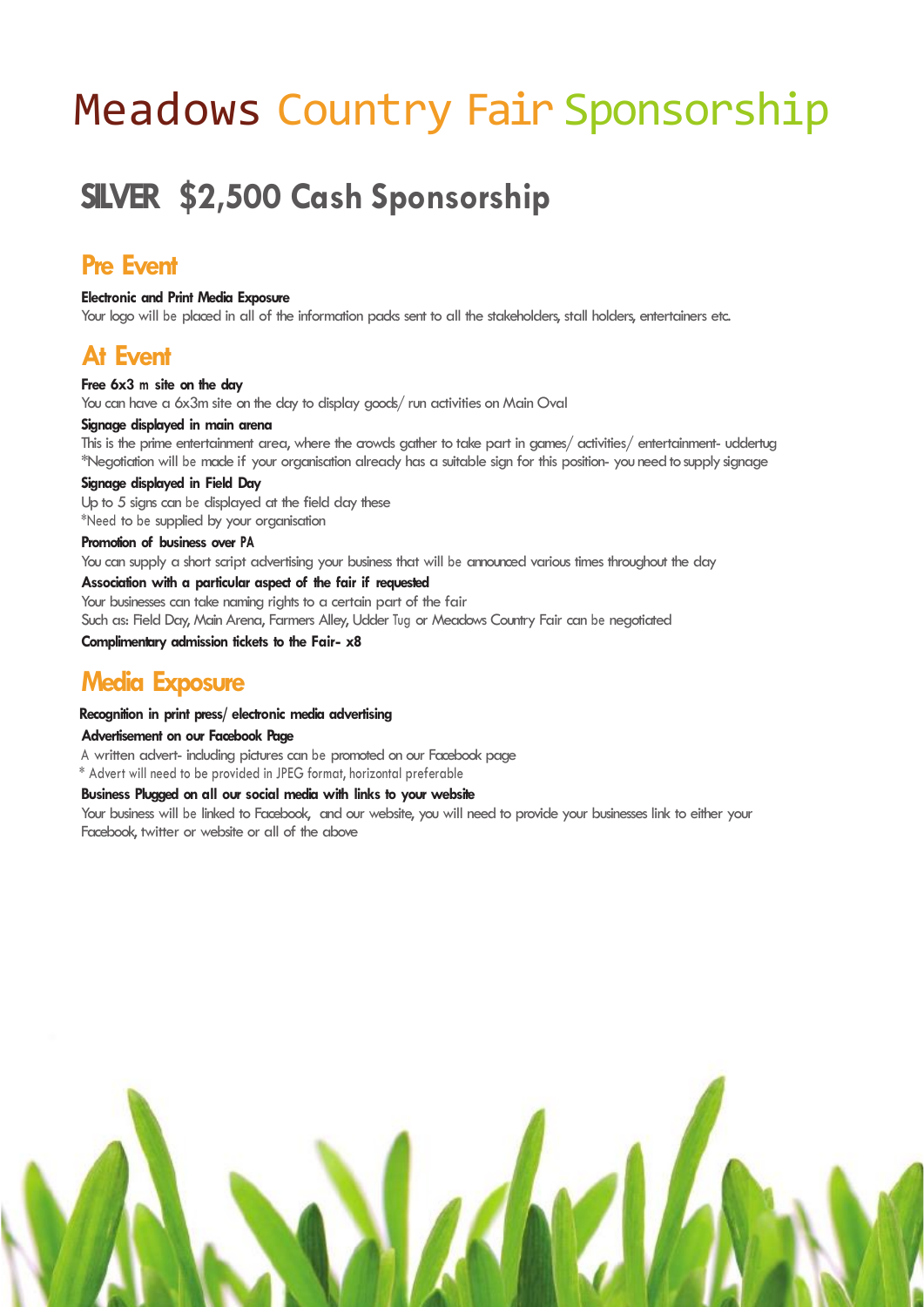# **SILVER \$2,500**continued

## **Promotional Material**

## **Business advert in program**

A small advert can be displayed in the Meadows Country Fair Program that is available for free at the entry gate \* Advert will need to be provided in JPEG format, horizontal preferable

#### **Business logo in program**

A small logo of your business will appear on the front page of the program

#### **Business Logo on event flyers and posters**

A Small logo of your business will be placed in prominent place on all flyers and posters

## **Promotional material in Daisy Trail show bag by negotiation**

Your business can provide 250 items of merchandise to be induded in the daisy trail bags. Daisy trail bags are a yellow brick road' for the fair which has set stalls that are included in the route. If your business doesn't have a stall you can provide the merchandise that will still be included in the bags.

## **Business voucher included in program-Local Business only**

Your business can supply a voucher/ Small advert to be included in the program to encourage people to visit your business

## **Business name of Uddertug cows saddle blanket**

These blankets are used on the uddertug cows during the famous 'Udder Tug'competition

## **Website**

## **Business advert listed on the Meadows Country Fair website**

A small sized advert will be placed on the sponsors page \* Advert will need to be provided in JPEG format, horizontal preferable

#### **Business logo that links to your website**

Your logo on the MCF website will be linked to your webpage

## **Association with a particular aspect of the fair, if requested**

Your business name will be promoted in the program with a particular part of the Fair you choose on the webpage in that particular program

## **Business Listed on Website**

Your business will be listed on the MCF website

## **Community Recognition**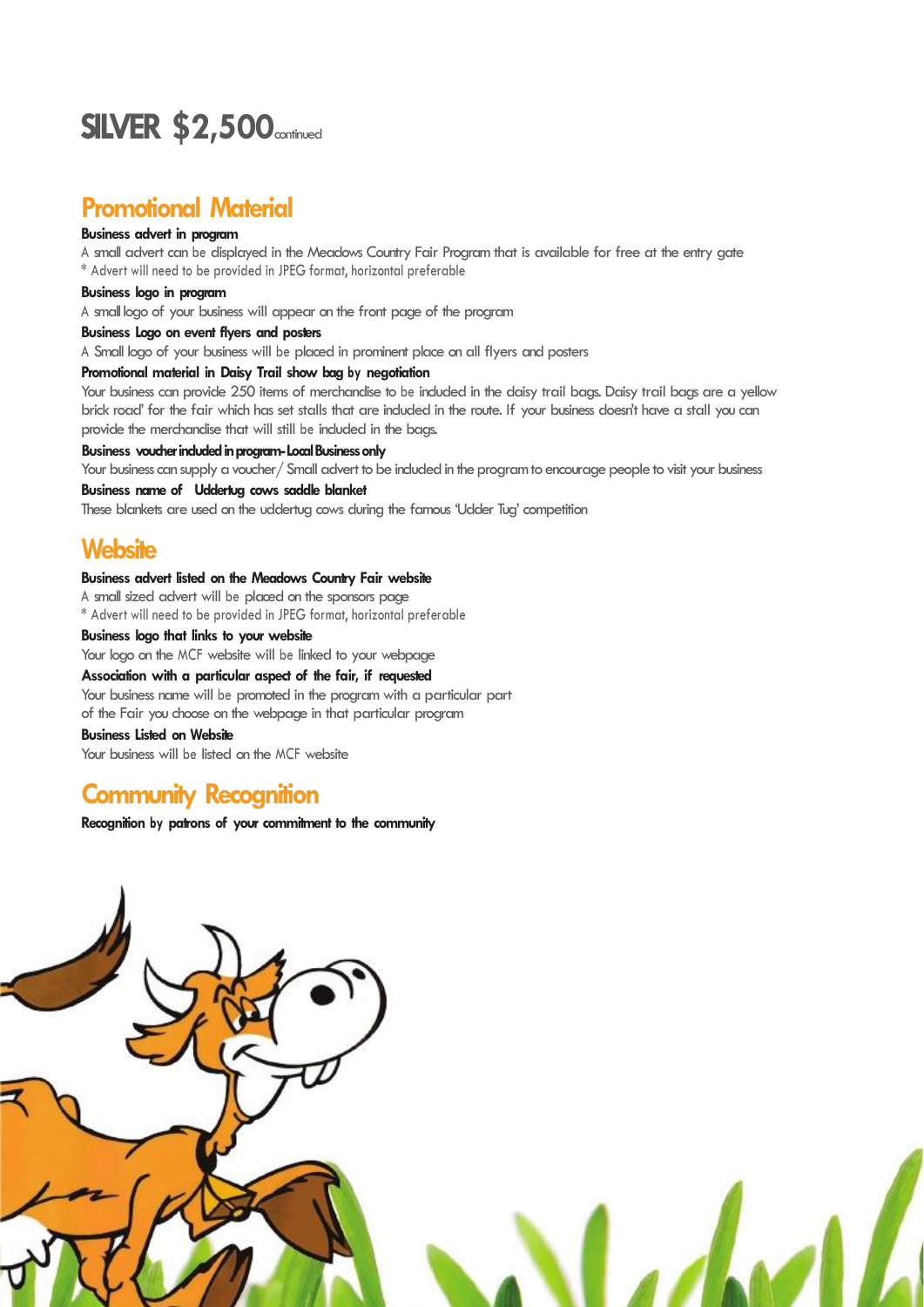# **BRONZE \$1250 Cash Sponsorship**

## **At Event**

## **Free 6x3 m site on the day**

You can have a 6x3m site on the day to display goods/ run activities on Main Oval

## **Signage displayed in main arena**

This is the prime entertainment area, where the crowds gather to take part in games/ activities/ entertainment- uddertug \*Negotiation will be made if your organisation already has a suitable sign for this position- you need to supply signage

## **Signage displayed in Field Day**

Up to 2 signs can be displayed at the field day these \*Need to be supplied by your organisation

## **Promotion of business over PA**

You can supply a short script advertising your business that will be announced various times throughout the day **Complimentary admission tickets to the Fair- x6**

## **Media Exposure**

## **Recognition in print press/ electronic media advertising**

#### **Advertisement on our Facebook Page**

A written advert- including pictures can be promoted on our Facebook page

\* Advert will need to be provided in JPEG format

## **Business Plugged on all our social media with links to your website**

Your business will be linked to Facebook, and our website, you will need to provide your businesses link to either your Facebook, twitter or website or all of the above

## **Promotional Material**

#### **Business logo in program**

A small logo of your business will appear in the program

**Business listed program**

#### **Business voucher included in program-Local Business only**

Your business can supply a voucher/ Small advert to be included in the program to encourage people to visit your business

#### **Promotional material in Daisy Trail show bag by negotiation**

Your business can provide 250 items of merchandise to be induded in the daisy trail bags. Daisy trail bags are a yellow brick road' for the fair which has set stalls that are included in the route. If your business doesn't have a stall you can provide the merchandise that will still be included in the bags.

## **Website**

#### **Business advert listed on the Meadows Country Fair website**

A small sized advert will be placed on the sponsors page

#### **Business logo that links to your website**

Your logo on the MCF website will be linked to your webpage

## **Association with a particular aspect of the fair, if requested**

Your business name will be promoted in the program with a particular part of the Fair you choose on the webpage in that particular program

## **Business Listed on Website**

Your business will be listed on the MCF website

## **Community Recognition**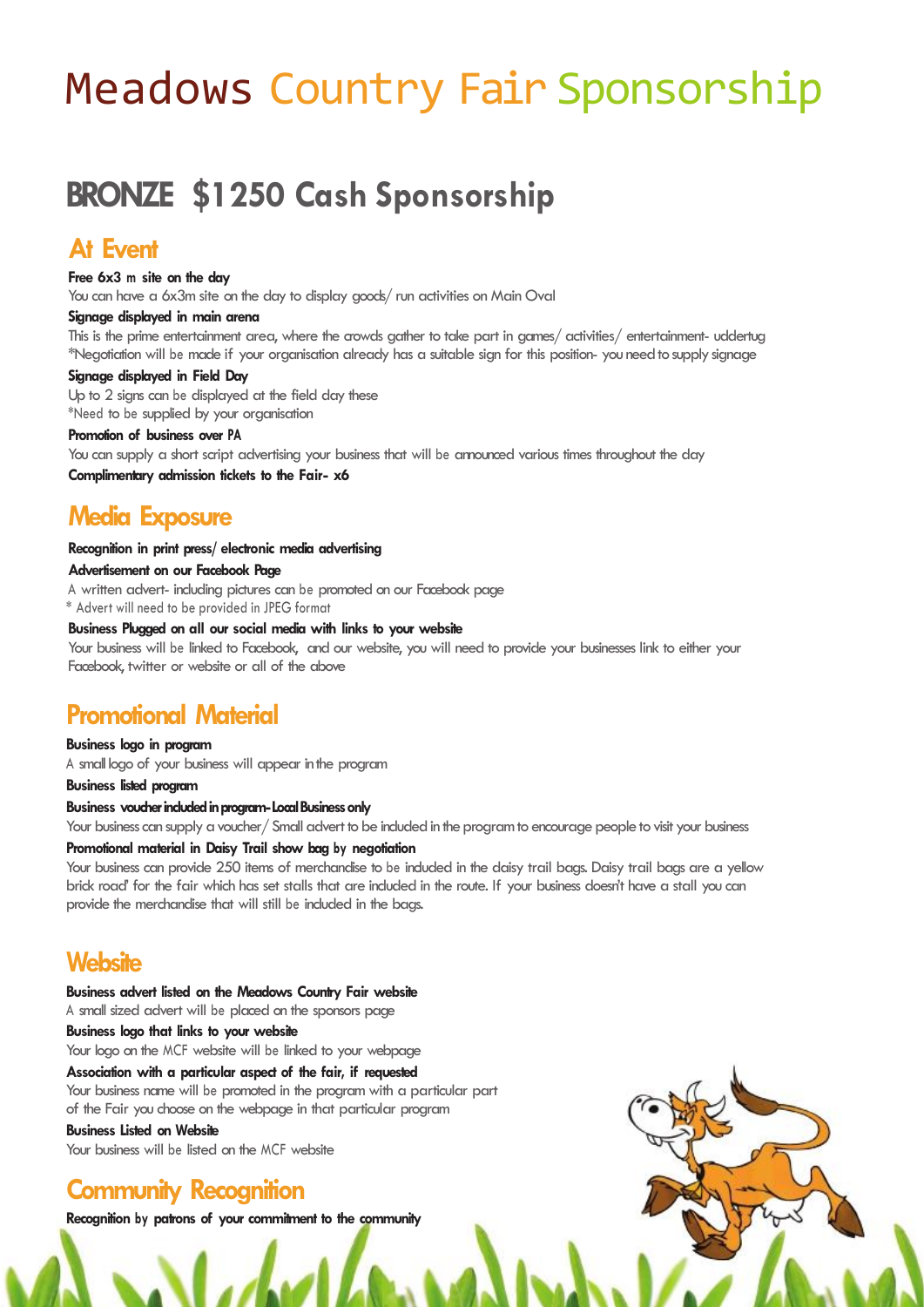# **AREA SPONSORSHIP \$750 Cash Sponsorship FARMERS ALLEY or FIELD DAY or DAISY TRAIL**

## **At Event**

#### **Free 3x3 m site on the day**

You can have a 3x3m site on the day to display goods/ run activities on the Battunga Field Day Oval **Signage displayed in area you wish your business to be associated** Up to 4 signs can be displayed at the field day these \*Need to be supplied by your organisation

#### **Promotion of business over PA**

You can supply a short script advertising your business that will be announced various times throughout the day

**Complimentary admission tickets to the Fair- x4**

## **Media Exposure**

#### **Recognition in print press/ electronic media advertising**

#### **Advertisement on our Facebook Page**

A written advert- including pictures can be promoted on our Facebook page

#### **Business Plugged on all our social media with links to your website**

Your business will be linked to Facebook, and our website, you will need to provide your businesses link to either your Facebook, twitter or website or all of the above

## **Promotional Material**

#### **Business logo in program**

A small logo of your business will appear in the programin conjuction with the area you choose

## **Promotional material in Daisy Trail show bag by negotiation**

Your business can provide 250 items of merchandise to be induded in the daisy trail bags. Daisy trail bags are a yellow brick road' for the fair which has set stalls that are included in the route. If your business doesn't have a stall you can provide the merchandise that will still be included in the bags.

## **Website**

#### **Business logo that links to your website**

Your logo on the MCF website will be linked to your webpage

#### **Association with a particular aspect of the fair, if requested**

Your business name will be promoted in the program with a particular part of the Fair you choose on the webpage in that particular program

## **Business Listed on Website**

Your business will be listed on the MCF website

## **Community Recognition**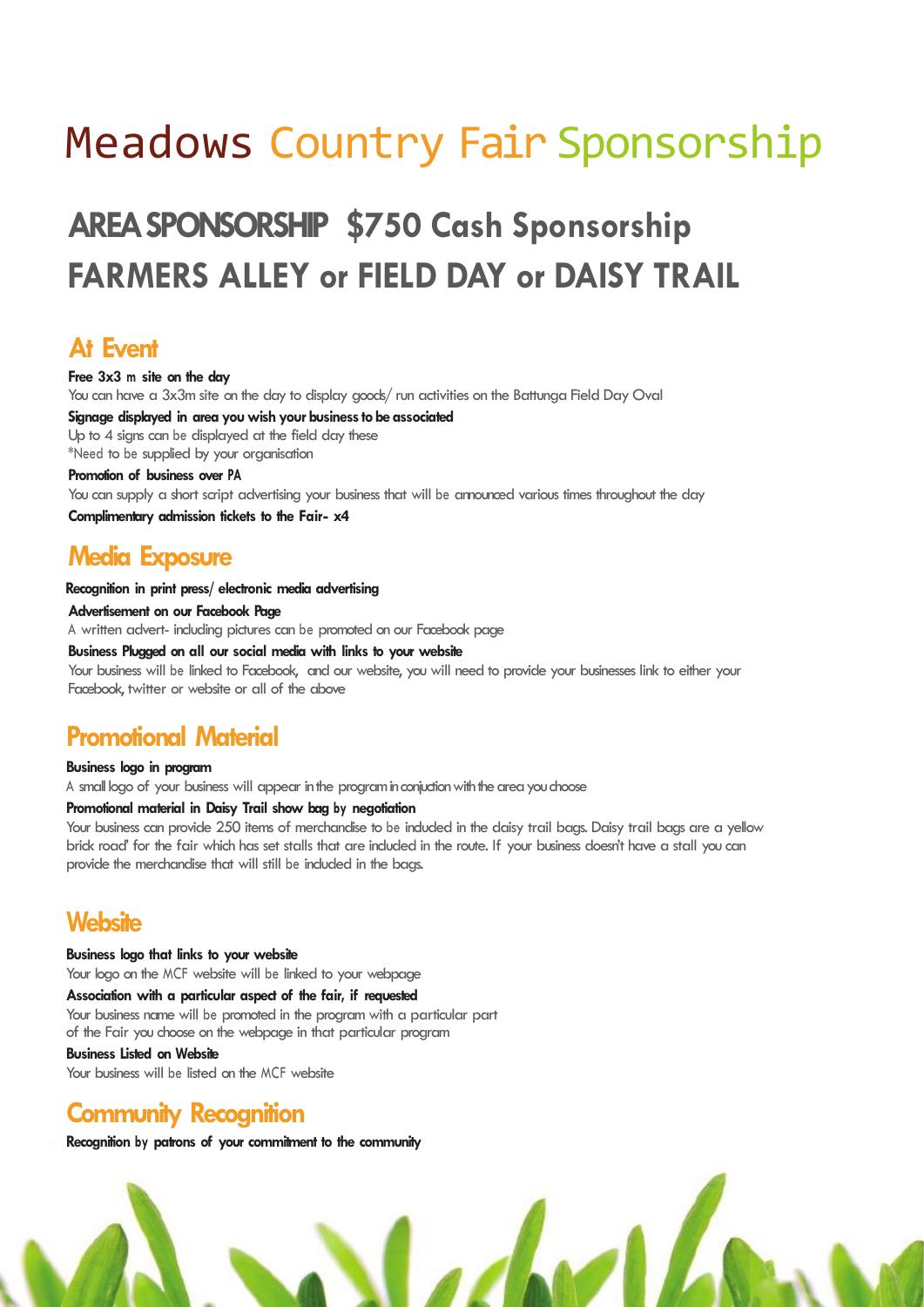# **MAJOR LOCAL SPONSOR \$500 Cash Sponsorship**

## **At Event**

## **Promotion of business over PA**

You can supply a short script advertising your business that will be announced various times throughout the day **Signage at each gate and around the grounds** Small signs at each entrance and a number of small signs to be place around the grounds (negotiable) (signs to be provide by the sponsor) **Complimentary admission tickets to the Fair- x2**

## **Media Exposure**

#### **Business Plugged on all our social media with links to your website**

Your business will be linked to Facebook, and our website, you will need to provide your businesses link to either your Facebook, twitter or website or all of the above

## **Promotional Material**

## **Business listed in program**

Will be llisted as major local sponsor - this will have its own subheading

## **Business voucher included in program-Local Business only**

Your business can supply a voucher/ Small advert to be included in the program to encourage people to visit your business **Promotional Material at Information Tent**

You will have the ability to provide business cards or flyers or other promotional material and this will be made available at the information tent (final details and further information will be provide as soon as we can)

## **Website**

**Business Listed on Website** Your business will be listed on the MCF website

## **Community Recognition**